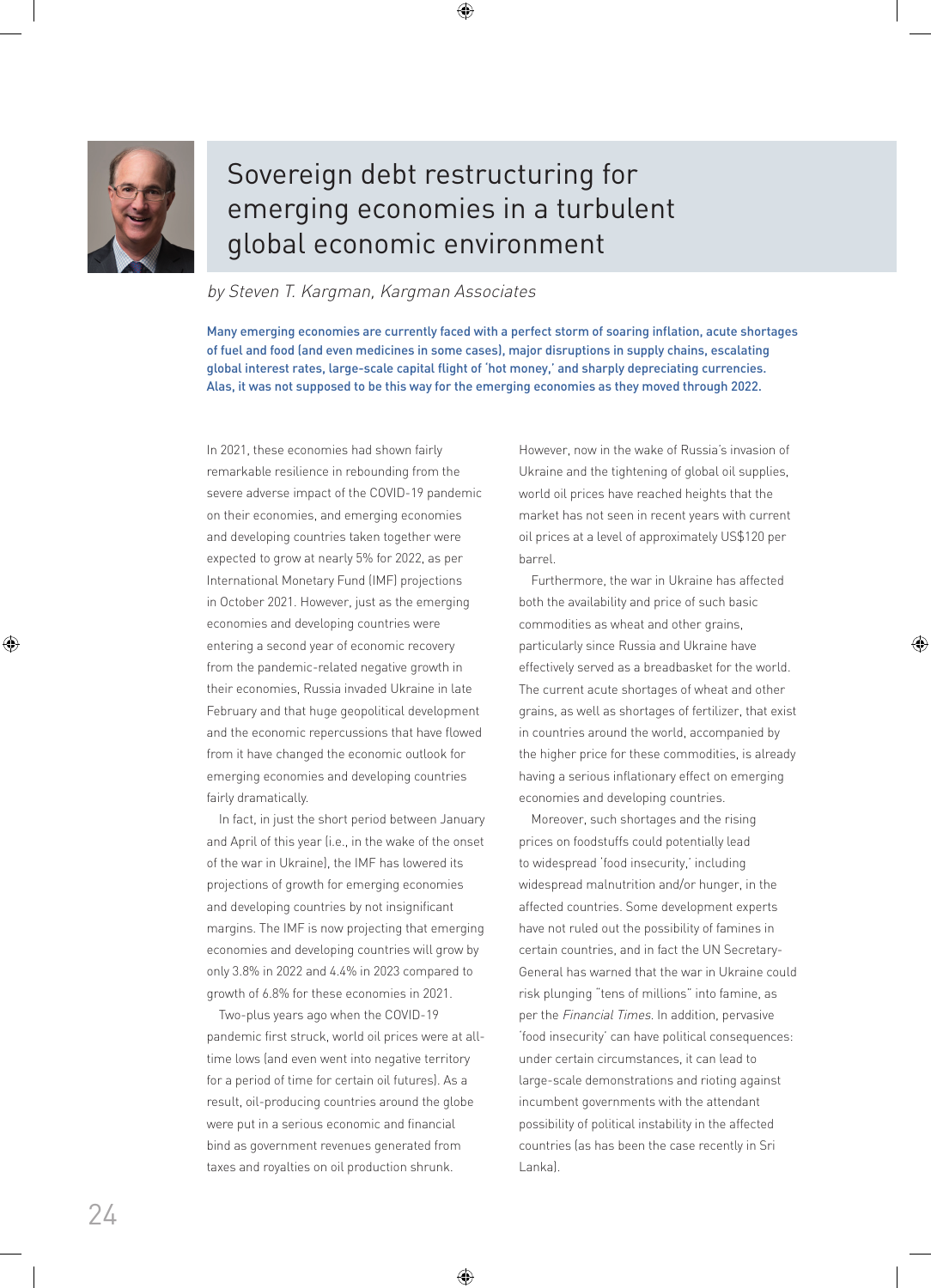As noted above, with rising commodity prices, the global economy is now faced with significant new inflationary pressures, and these inflationary pressures are being felt particularly hard in a number of emerging economies and developing countries. Inflation was already a concern in many countries pre-Ukraine, but the price hikes on crucial commodities such as oil and grains in the wake of the Ukraine invasion have pushed inflation to even higher levels. Inflation has reached perhaps as high as 8.5% in March 2022 for emerging economies and developing countries, and, according to a report from Brookings, this represents the highest rate of inflation in emerging and developing economies since 2008.

While rising inflation is a major concern for emerging economies and developing countries, another major concern is the rise in interest rates globally. To be sure, even before the start of the war in Ukraine, global interest rates were set to rise in an effort to tame the inflation seen in many countries around the world. Notably, in the course of 2022 and into 2023, the US Federal Reserve is expected to raise interest rates several times by as much as 50 basis points at a time, and this in turn could sharply increase borrowing costs for emerging and developing economies.

Separately, one must take account of important domestic developments taking place in China. The recent COVID-related lockdowns in China as part of its so-called zero-COVID policy, particularly in highly populated urban centres such as Shanghai and Beijing, has led to a significant slowing of the Chinese economy. In fact, many observers believe that China will not be able to meet its economic growth target of 5.5% for 2022, and there is even some speculation that the growth will come in at a much lower level such as at 4% or less.

Since the Chinese economy has widely been viewed as one of the main engines, if not the main engine, for economic growth in the global economy in the last decade or longer, a sharp slowdown in the Chinese economy will inevitably have an adverse impact on the overall global growth rate. It will also affect growth rates of many individual economies around the world, including emerging and developing economies.

On the debt front, many emerging economies and developing countries already found themselves in very fragile and vulnerable positions prior to the war in Ukraine. For instance, in a recent report, the World Bank indicated that 60% of low-income countries are now either in a state of debt distress or at high risk of debt distress. In addition, a top economist at JP Morgan Chase recently noted that there are at least sixteen emerging economies whose sovereign bonds are currently trading at distressed debt levels.

Furthermore, during the pandemic, the governments in many emerging economies and developing countries undertook unprecedented levels of borrowing in order to help them address the health and economic crises caused by the pandemic. Yet, that high level of borrowing has now left many of these countries vulnerable to serious debt difficulties, if not outright debt distress and debt defaults.

Indeed, some commentators have suggested that the coming period in the wake of the war in Ukraine may see more debt defaults and debt restructurings than at any time since the debt crisis of the 1980s. It remains to be seen, though, whether such prognostications will come to pass, and if so, whether such future sovereign debt defaults will give rise to a systemic crisis as was the case in the 1980s.

## Specific types of emerging economies at risk of debt default and/or restructuring

#### Economies directly impacted by economic fallout from the Ukraine war

Egypt. There is perhaps no starker example of a country more severely impacted from the fallout of the war in Ukraine than Egypt. Egypt has felt the brunt of the fallout in the form of significant wheat shortages and a marked run-up in prices for wheat/grain products.

As Egypt is dependent on Ukraine and Russia for 80% of its wheat imports, the virtual cessation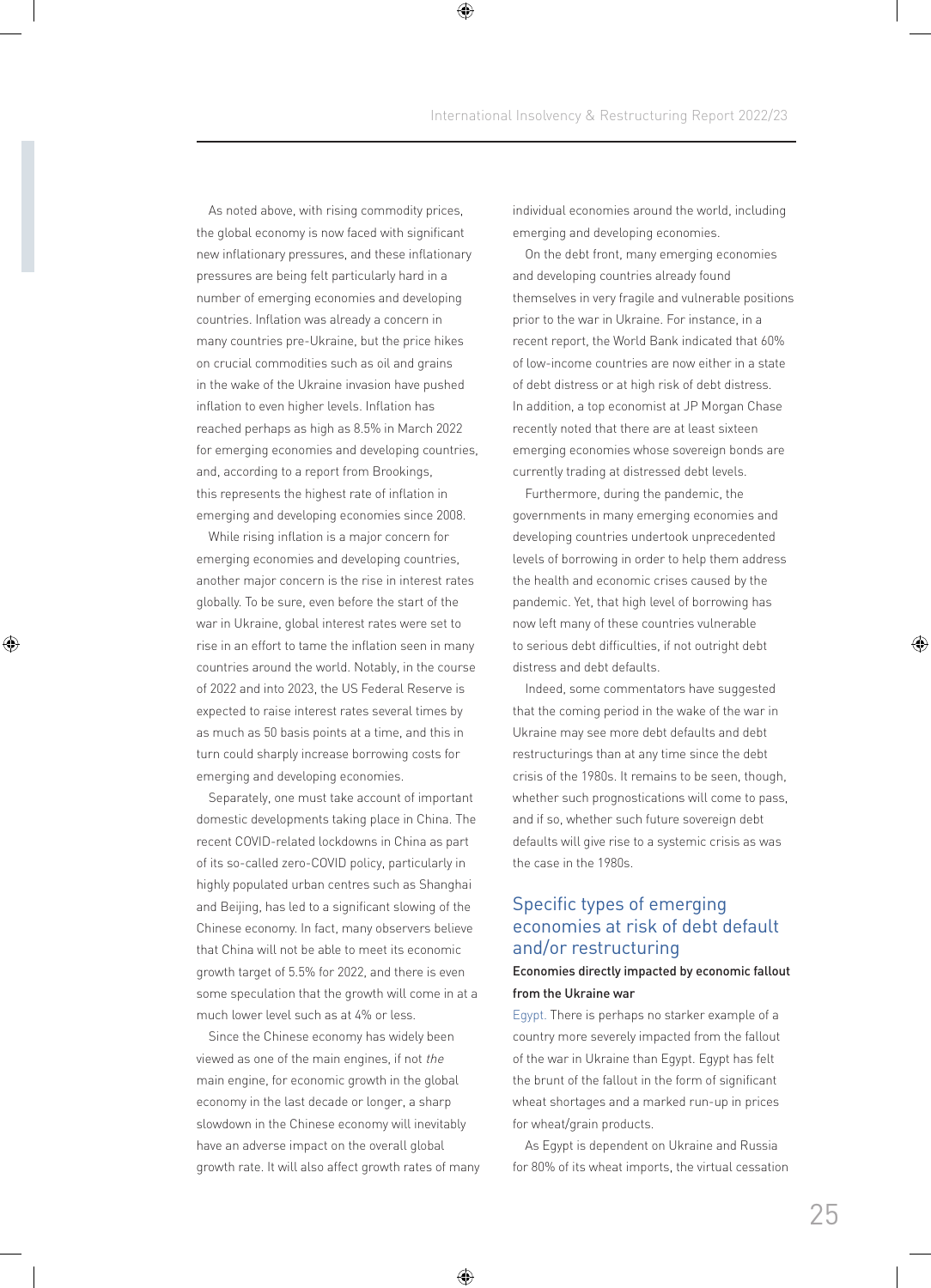of exports from the war zone (apparently due in particular to the Russian blockade of Ukrainian ports on the Black Sea) is having a dramatic impact on the Egyptian economy. For instance, inflation in Egypt has soared from 5% prior to the war in Ukraine to its current level of approximately 14.5%, according to the Financial Times.

Shortages of wheat are also affecting Egyptian society generally given the role of bread as a critical staple in the diet of ordinary Egyptians. And there appears to be a very real prospect of 'food insecurity' for the Egyptian people; indeed, many Egyptians are already having trouble finding adequate supplies of food for themselves and their families (or at least food whose price is affordable to the average Egyptian).

Egypt's tourism industry, a key contributor to the Egyptian economy, is also suffering significantly from the fallout of the war in Ukraine. A large percentage of tourists who travel to Egypt to visit seaside resort areas such as Sharm El Sheikh come from Russia and/or Ukraine, but the war in Ukraine has led to a virtual cessation of this important flow of tourists to Egypt. As a consequence, Egypt has lost a crucial source of foreign exchange, the economic activity generated by the Egyptian tourism industry has plummeted, and many Egyptian workers in the tourism industry are now being laid off from their jobs. Separately, the Egyptian economy has also suffered from the exit of foreign investors, particularly short-term investors who are often referred to as 'hot money.'

Since 2016, Egypt has entered into two separate programs with the IMF that provided Egypt with US\$20bn in financing. But now with the war in Ukraine dealing a body blow to the Egyptian economy, the Egyptian government has once again approached the IMF for a new financing package and a new IMF program. It may take some time for Egypt and the IMF to finalise a new program in which Egypt is reportedly seeking financing of several billion dollars, but in the meantime, Egypt has reportedly received billions of dollars in financial assistance from some of the Arab Gulf states.

### Economies weighted down by Chinese lending associated with China's BRI program

Overview. With its globe-spanning Belt and Road Initiative (BRI), China has loaned money to countries throughout the emerging markets and developing world for the development of various types of infrastructure, including roads, ports, airports, railways, and power projects. But many of these countries have borrowed huge amounts of money from China for these infrastructure projects, and a number of these countries find themselves with basically unsustainable debt burdens due to their borrowings from China as well as from other financing sources.

Whether China consciously designed a "debt trap" for the countries participating in BRI is a topic of heated debate, but resolving that controversy is beyond the scope of this article. However, for our purposes, the important point is that in a number of countries the Chinese debt, which often sits alongside debt from other financing sources, has left these countries with huge debt burdens or with what some would consider to be in certain cases essentially unsustainable overall debt burdens.

Sri Lanka. Sri Lanka has been a poster child of BRI projects that have gone awry, including most notably the Hambantota port project located in southern Sri Lanka. In that project, Sri Lanka was unable to make the required debt service payments due to China since the port had generated only limited traffic and was therefore not producing anywhere near the expected revenues for the project. To address this situation, China essentially entered into a debt-for-lease swap with Sri Lanka whereby China exchanged the debt that it was owed by Sri Lanka for a 99-year lease on the Hambantota port, thereby effectively shifting control of the port from Sri Lanka to China.

Apart from the Hambantota project, Chinese lenders have financed a number of other BRIconnected infrastructure projects in Sri Lanka, including a port in Colombo, an airport, highways, and even a business hub. In the process, Sri Lanka has incurred huge amounts of debt owed to China,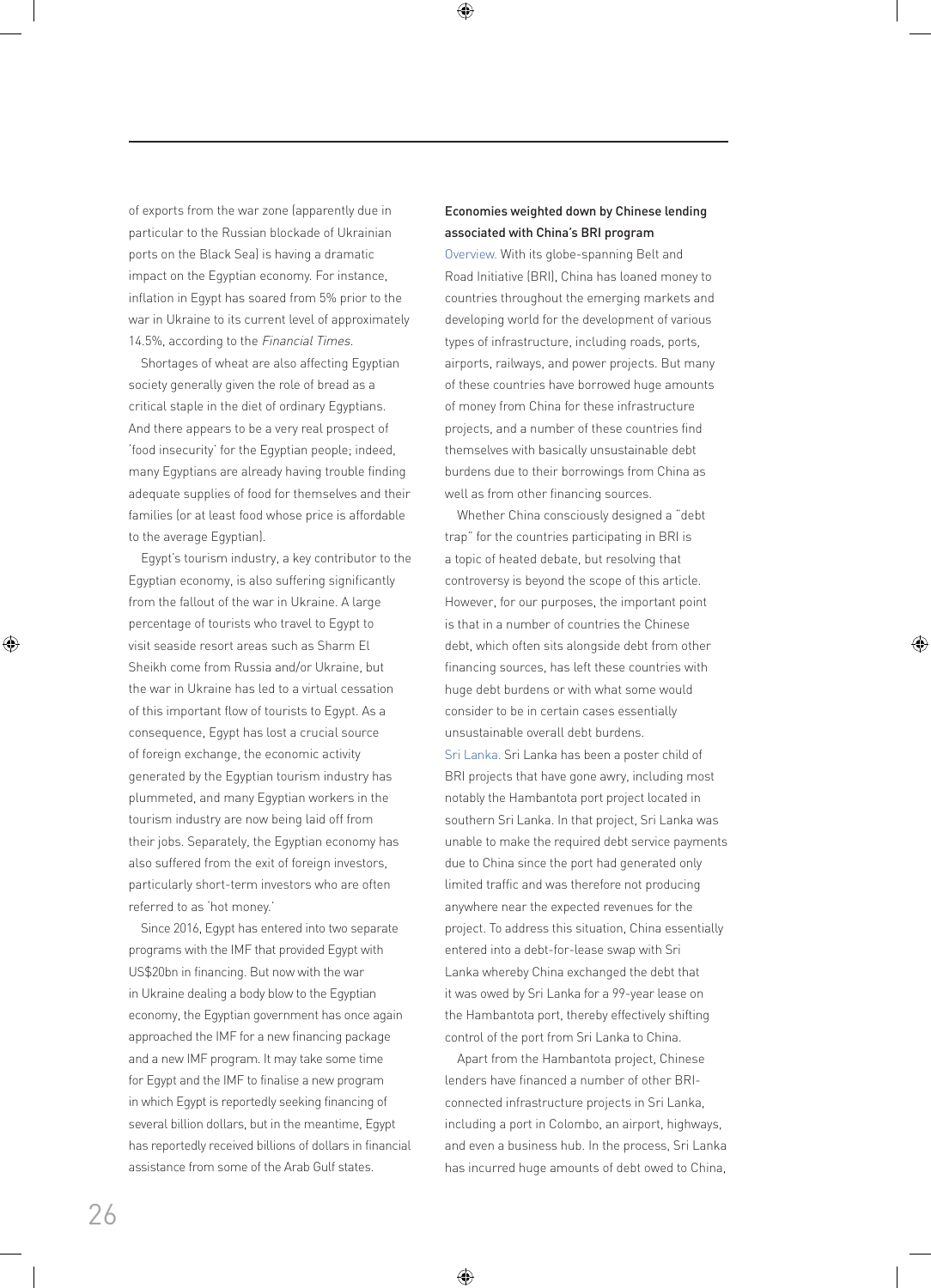but the debt is not necessarily on very favorable terms since, for example, apparently the interest rates are considerably higher than lending from other sources and the maturities are shorter than other non-Chinese loans.

But now Sri Lanka is going through a very severe economic crisis as its economy has basically been devastated from the fallout of the war in Ukraine, and there has also been political turmoil in Sri Lanka in the last few months with large-scale protests against the government. As reported by Reuters in late April, "Prolonged power cuts and shortages of fuel, food and medicines have sparked nationwide protests."

In May, Sri Lanka defaulted on two foreign bonds, and this represented the first sovereign default in Asia in over twenty years. Sri Lanka appears to have virtually depleted all of its foreign exchange reserves—it reportedly only had US\$50m in available foreign exchange reserves at the end of April—so it has been unable to afford essential imports such as food, fuel, and medicines.

Sri Lanka has received financial assistance from certain countries to help tide it over, but it has also recently gone to the IMF seeking a new financing package and new IMF program. Apparently, discussions between the Sri Lankan government and the IMF are still ongoing.

Yet, the level of dysfunction, disarray, and human misery currently existing in Sri Lanka is such that some observers are even calling Sri Lanka a 'failed state'.

Other countries. Apart from BRI projects in Sri Lanka, there have been a number of very high profile and costly BRI projects in other countries that have proven to be problematic for various reasons and where the relevant sovereign has incurred significant amounts of Chinese debt to fund the projects in question.

To cite just a few examples, such projects include the Chinese-Pakistan Economic Corridor. (CPEC) in Pakistan (which is actually a collection of many different infrastructure projects), the singlegauge railway (SGR) in Kenya connecting Nairobi to Mombasa, and the highway in Montenegro

linking its Adriatic coast with neighboring Serbia (but traversing very mountainous terrain).

Projects such as these can become uneconomic if there is insufficient demand and/or if there are construction delays, cost overruns, quality issues, and so forth. In the meantime, the sovereign may have taken on considerable debt to finance such projects, and, notwithstanding the potentially adverse project economics discussed above, the sovereign may still be required to service its BRIrelated debt to its Chinese lenders (together with any other sovereign debt it may have outstanding), assuming it can. However, it may not be able to do so, thereby resulting in a possible sovereign debt default and/or sovereign debt restructuring.

#### Economies where sovereign debt travails have been an ongoing challenge

Argentina. Argentina recently sealed a deal for a new arrangement with the International Monetary Fund (IMF), its 22nd such arrangement with the IMF since 1958. As part of a new Extended Fund Facility (EFF), Argentina will receive a new loan from the IMF of approximately US\$44bn. Without this new loan, Argentina would not have been in a position to make the two large debt service payments to the IMF that were falling due in late March since Argentina had basically depleted its available foreign exchange reserves.

In return for the loan, Argentina will now be subject to an IMF program that focuses, among other things, on reducing inflation, zeroing out Argentina's primary fiscal deficit by 2025, gradually reducing Central Bank financing of Argentina's fiscal deficit, boosting Argentina's foreign exchange reserves, and raising interest rates.

Nonetheless, it was hardly a foregone conclusion that Argentina and the IMF would be able to reach a deal on a new loan and a new program before a de facto deadline of late March at the time those two debt service payments fell due to the IMF. Actually, it literally came down to the wire with the IMF Executive Board only approving the new loan and program on March 25.

With its new arrangement, Argentina seems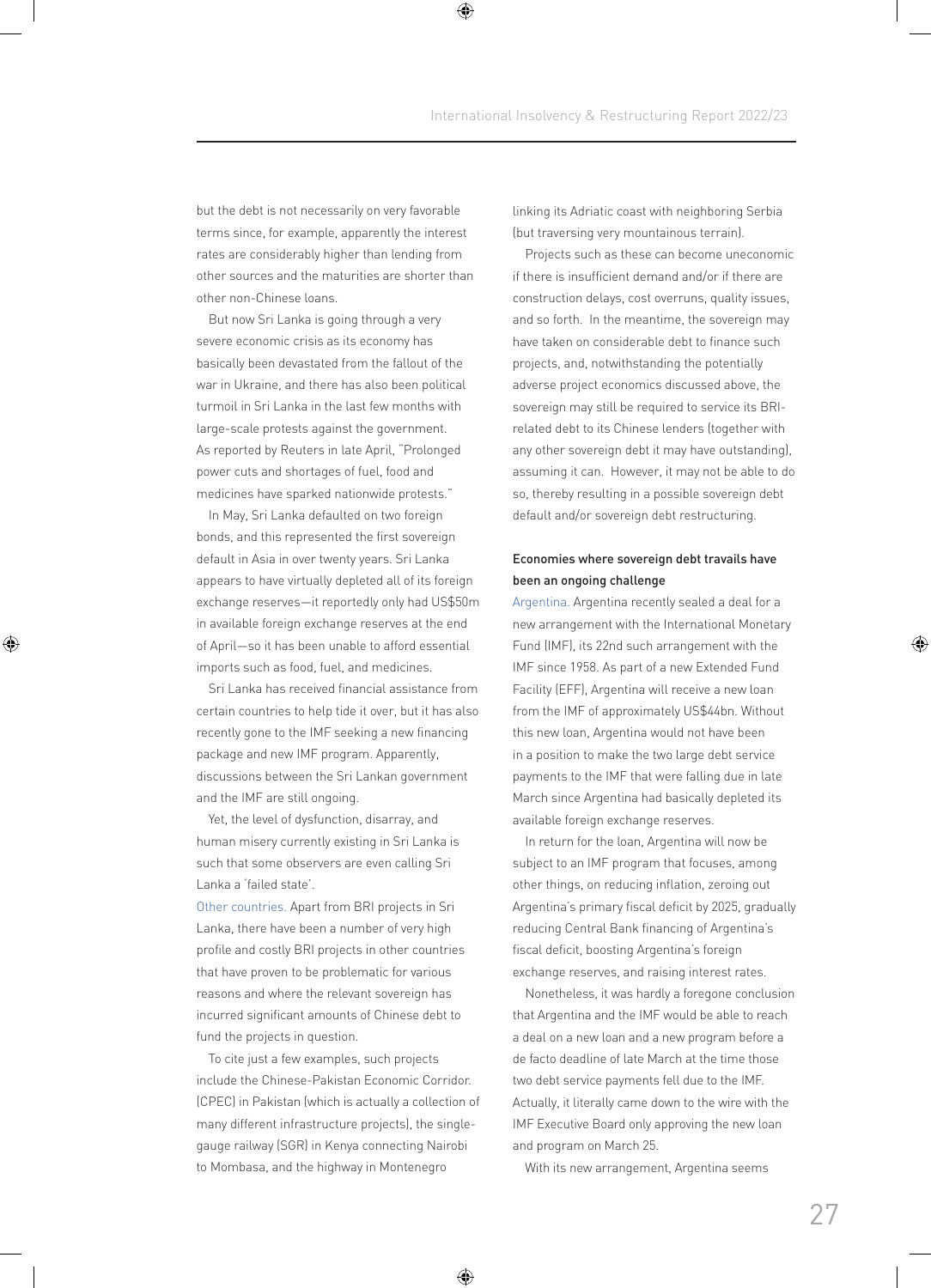to be temporarily off the hook, but few observers expect the new deal between Argentina and the IMF to proceed exactly as planned. For instance, there will be a range of complications caused by the war in Ukraine, such as the impact that the rising prices for Argentina's oil imports will have on inflation levels in Argentina. Moreover, Argentina's president, Alberto Fernández, is up for re-election in October 2023. Thus, his willingness to strictly implement the IMF program may be shaped to one degree or another by domestic political considerations, especially with respect to politically sensitive matters such as the reduction of fuel subsidies called for under the new IMF program.

Finally, the IMF itself has recognised what it has called the "exceptionally high" risks to the successful implementation of the new program for Argentina due to external factors, including fallout from the war in Ukraine, as well as social and political considerations in Argentina, such as the long-standing hostility of many Argentineans towards the IMF.

Venezuela. The Venezuelan government (the Republic of Venezuela) and its state-owned oil company, PDVSA, have a combined estimated US\$150bn-US\$200bn of total outstanding debt and other liabilities, but Venezuela has been in default on this debt for some time. For various reasons, including the fact that the Venezuelan regime led by Nicolás Maduro is considered a pariah regime by numerous Western countries, there have not been any serious debt restructuring discussions or negotiations between the Maduro regime and its creditors in the last few years since Venezuela's original bond defaults in late 2017.

Nonetheless, in early March 2022, there was a brief flurry of excitement around Venezuela when the Biden administration dispatched a few high-level envoys to meet with President Nicolás Maduro for the principal purpose of exploring the possibility of easing existing US sanctions against Venezuela's oil sector that were put in place by the Trump administration. Evidently, the idea was to replace as much as possible the expected shortfall in oil imports to the US resulting from US

sanctions against the importation of Russian oil with oil imported from Venezuela.

Despite the fact that Venezuela remains in default on approximately US\$60bn of bond debt, the price of some of the outstanding bonds of the Republic of Venezuela and PDVSA rose briefly by a few cents on the dollar on news of the meetings between the Biden administration officials and the Maduro regime. Apparently, the expectation at least among traders in Venezuelan bonds was that the talks might lead to a lifting of some of the US sanctions on the Venezuelan oil industry.

Yet, after strong blowback from the US Congress about making a deal with the authoritarian Maduro regime, the Biden administration initiative appears to have fizzled out. Thus, notwithstanding the early burst of excitement among certain traders in Venezuelan bonds with respect to the recent Biden administration initiative, there does not appear to be any near-term prospect of a restructuring of Venezuela's debt, particularly since the Maduro regime remains in power and has not committed in any way to meaningful political change in Venezuela or even to conduct truly meaningful discussions with the opposition.

## Other recent sovereign debt developments

#### Failure thus far of G-20 'Common Framework' initiative

In November 2020, the G-20 group of nations announced a "Common Framework" initiative for debt restructuring. The idea was to bring non-Paris Club bilateral creditors that are members of the G-20 such as China and India into a Paris Club-type process for restructuring sovereign debt. (China is now the largest bilateral creditor to developing countries.) The Common Framework was designed to provide for a coordinated process involving all major official creditors of a particular sovereign so that members of the Paris Club and non-members of the Paris Club could work together in a joint process on sovereign debt restructurings.

The Common Framework also called on private creditors, when restructuring sovereign debt,